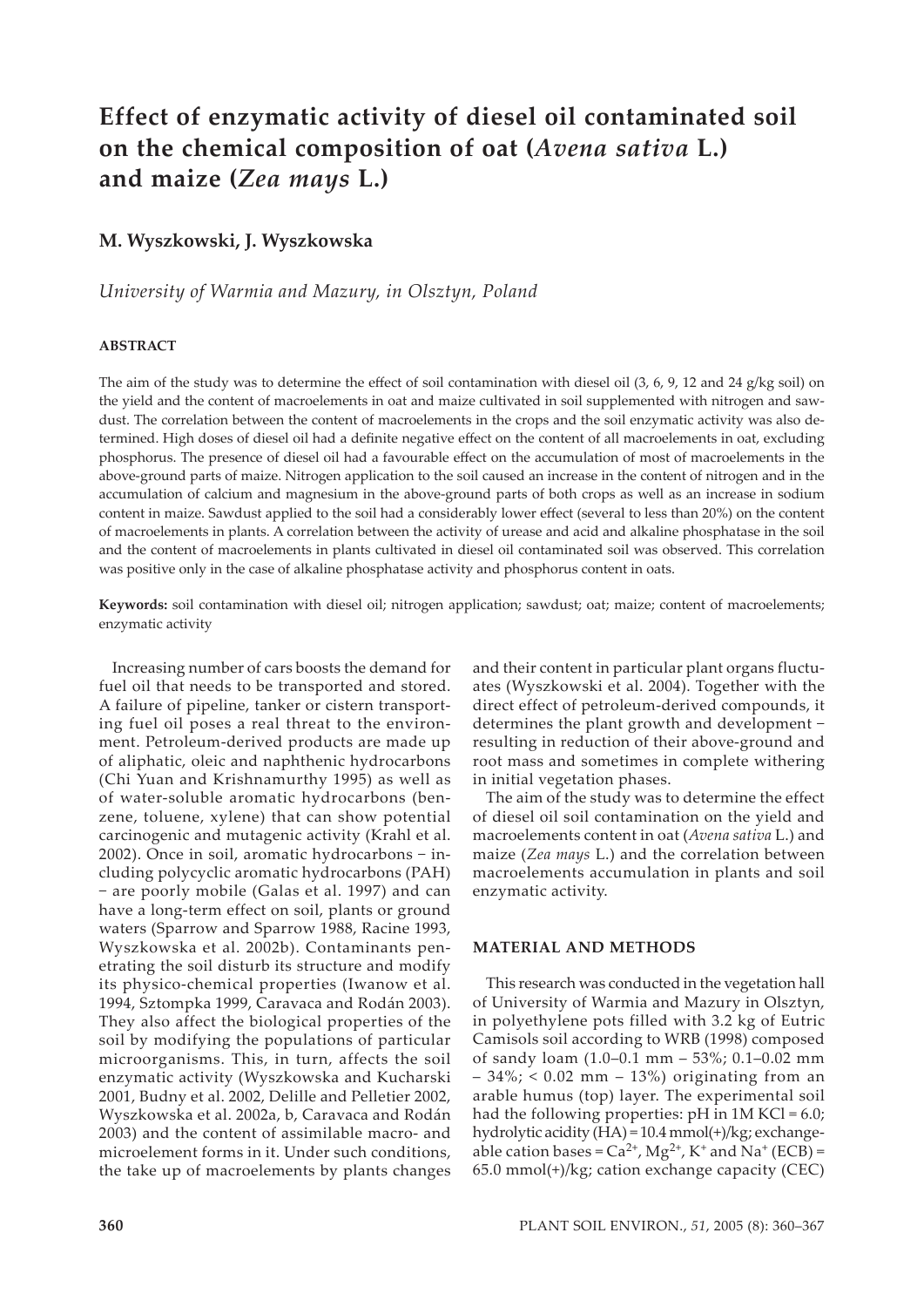$= 75.4$  mmol(+)/kg; base saturation (BS)  $= 86.2\%$ ; content of  $C_{org} = 6.0$  g/kg. The experiment was carried out in 4 replications. The experiment involved oat (*Avena sativa* L.) var. Borowik (15 plants per pot) and maize (*Zea mays* L.) var. Reduta as a successive crop (4 plants per pot). The effects of increasing doses of diesel oil applied in the amounts of 3, 6, 9, 12 and 24 g/kg of soil on the above-ground parts and on the chemical composition of the experimental crops were compared. The experimental diesel oil had the content of water – max. 220 mg/kg; content of solid contaminants – max. 24 mg/kg; sulphur content – max. 0.5 mg/kg; density (temp.15 $^{\circ}$ C) – max. 860 kg/m<sup>3</sup> and viscosity (temp.  $40^{\circ}$ C) – 4.5 mm<sup>2</sup>/s (PN-EN 590, 1999). The experiment was performed in two series. In the first one a nitrogen dose 125 mg N/kg of soil was applied before sowing oat and 62.5 mg N/kg foliar application at the blossoming of maize. In the second one it was 125 mg N before sowing oat, 125 mg N/kg foliar application at the blossoming of oat and 125 mg N/kg foliar application at the blossoming of maize. Nitrogen was applied to the soil as  $\mathrm{CO(NH}_2)_2$ . Ground pine sawdust in the amount of 5 g/kg of soil was used to cushion the effect of diesel oil on the plants. Prior to the experiment, the soil was blended with mineral fertilisers and, in respective pots, with diesel oil and pine sawdust. Equal amounts of macro- and microelements were applied to all pots (P – 50 [K<sub>2</sub>HPO<sub>4</sub>]; K – 90 [K<sub>2</sub>HPO<sub>4</sub> + KCl]; Mg – 20 [MgSO<sub>4</sub>.7 H<sub>2</sub>O]; Zn – 5 [ZnCl<sub>2</sub>];  $Cu - 5$  [CuSO<sub>4</sub>.5 H<sub>2</sub>O]; Mn – 5 [MnCl<sub>2</sub>.4 H<sub>2</sub>O]; Mo – 5 [Na<sub>2</sub>MoO<sub>4</sub>.2 H<sub>2</sub>O]; B – 0.33 [H<sub>3</sub>BO<sub>3</sub>] in mg/kg of soil). Oat was harvested at the panicle formation phase. Plant and soil materials were sampled for analyses. After sampling the soil from the pots, it was mixed with 1/2 of the nitrogen dose applied before sowing and a successive crop was sown (maize) (4 plants per pot). Maize was harvested at the tassel formation phase. Constant humidity of 60% of aquatic capillary capacity was maintained during the oat (44 days) and the maize (50 days) vegetation periods.

Plant samples were cut, dried and ground. Next, they were mineralised with  $25 \text{ cm}^3$  of concentrated  $H<sub>2</sub>SO<sub>4</sub>$  with the addition of hydrogen peroxide as a catalyst per 1 g of dry matter. The mineralised samples were transferred into conical flasks; the flasks were replenished with distilled water in the volume of  $200 \text{ cm}^3$  and assayed for the content of macroelements. The plant samples were analysed for nitrogen content with the Kjeldahl method (Bremner 1965), phosphorus content with the colorimetric method (Calvell 1955), magnesium content with the atomic absorption spectrometry – AAS (Szyszko 1982) and potassium, sodium and calcium contents with the atomic emission spectrometry – AES (Szyszko 1982). The biochemical analyses of soil included urease activity (Ure) determined with Alef and Nannpieri (1998) method and acid phosphatase (Pac) and alkaline phosphatase (Pal) activity determined with the method described by Alef et al. (1998). Moreover, prior to sowing, the soil was analysed for pH (exchangeable acidity) with potentiometrical method with the use of aquatic solution of KCl at the concentration of 1M KCl/dm<sup>3</sup>, hydrolytic acidity - exchangeable  $H^+$  and  $Al^{3+}$  (HA) and exchangeable cation bases –  $Ca^{2+}$ ,  $Mg^{2+}$ ,  $K^+$  and  $Na^+$  (ECB) with Kappen method and content of organic carbon  $(C_{org})$ with Tiurin method (Lityński et al. 1976). Based on the hydrolytic acidity and exchangeable cation bases, the cation exchange capacity (CEC) and base saturation (BS) were calculated with the following formulas: CEC = ECB + HA, BS = (ECB/CEC) × 100. The results were statistically analysed with Statistica (StatSoft, Inc. 2003) with three-factor variance analysis ANOVA. Regression equations and determination coefficients between the soil enzyme activity and nitrogen and phosphorus contents in plants were also calculated.

#### **RESULTS AND DISCUSSION**

The content of macroelements in plants is determined by many factors. The most important are the plant variety and climatic and soil conditions under which plants grow and develop. Any change in these conditions by different factors modifies the content of macroelements in plants. The experimental factors were soil contamination with diesel oil, nitrogen supplementation with the aim to ensure an adequate carbon to nitrogen ratio and the application of sawdust to cushion the effect of petroleum-derived substance on the soil. As expected, their application affected the content of macroelements in plants (Tables 1 and 2). It was largely determined by plant variety. The nitrogen, phosphorus and sodium contents were higher in the above-ground parts of oat than in maize. In the case of potassium and magnesium, the correlation was reverse.

The presence of diesel oil in the soil had a strong effect on the content of macroelements both in oat and maize (Tables 1 and 2). In the series without sawdust, with first nitrogen dose and with low diesel oil doses (3–6 g/kg of soil) the content of nitrogen, potassium and sodium in the aboveground parts of oat increased by 33%, 25%, 13%, respectively. Further increases in diesel oil doses had a definite negative effect on the content of all macroelements in oat, excluding phosphorus, for which a reverse correlation was observed. Upon the application of 24 g of diesel oil per 1 kg of soil, the nitrogen and sodium contents decreased particularly in oat, by 64% and 82%, respectively, when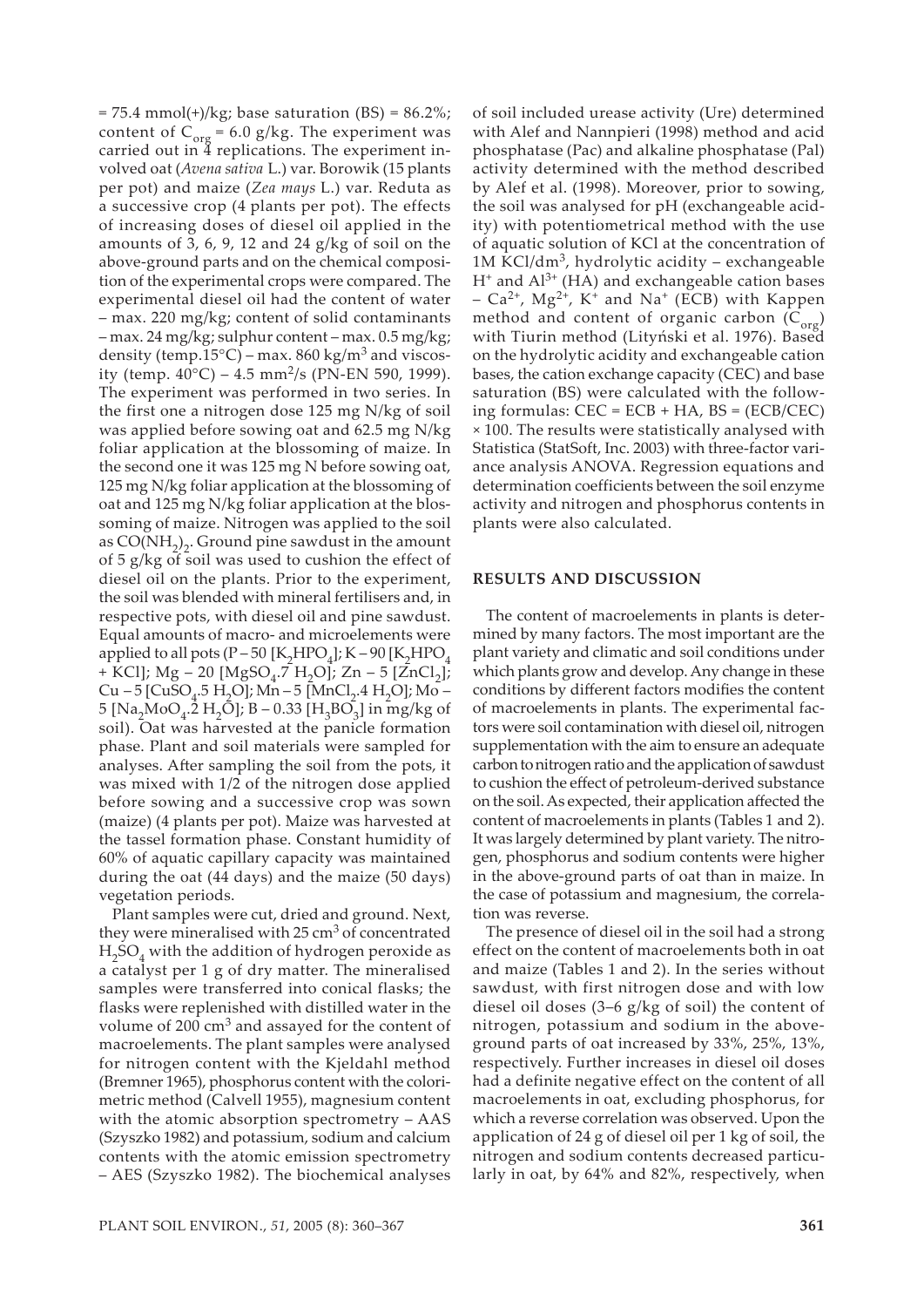| Diesel                   | Oat (Avena sativa L.)                                                                                                                                                           |                                                                                                                         |                                   |                                                                                                                                                                 | Maize (Zea mays L.)                                                                                                                                              |            |           |            |  |
|--------------------------|---------------------------------------------------------------------------------------------------------------------------------------------------------------------------------|-------------------------------------------------------------------------------------------------------------------------|-----------------------------------|-----------------------------------------------------------------------------------------------------------------------------------------------------------------|------------------------------------------------------------------------------------------------------------------------------------------------------------------|------------|-----------|------------|--|
| oil dose                 | without sawdust<br>with sawdust                                                                                                                                                 |                                                                                                                         |                                   | without sawdust<br>with sawdust                                                                                                                                 |                                                                                                                                                                  |            |           |            |  |
| $(g/kg \text{ of soil})$ | N dose 1                                                                                                                                                                        | N dose 2                                                                                                                | N dose 1                          | N dose 2                                                                                                                                                        | N dose 1                                                                                                                                                         | N dose 2   | N dose 1  | N dose 2   |  |
| Nitrogen (N)             |                                                                                                                                                                                 |                                                                                                                         |                                   |                                                                                                                                                                 |                                                                                                                                                                  |            |           |            |  |
| $\theta$                 | 14.07                                                                                                                                                                           | 17.43                                                                                                                   | 11.93                             | 18.45                                                                                                                                                           | 8.41                                                                                                                                                             | 11.58      | 9.33      | 12.97      |  |
| 3                        | 14.32                                                                                                                                                                           | 22.99                                                                                                                   | 16.42                             | 22.56                                                                                                                                                           | 9.34                                                                                                                                                             | 12.59      | 6.03      | 11.30      |  |
| 6                        | 18.72                                                                                                                                                                           | 24.13                                                                                                                   | 15.81                             | 25.47                                                                                                                                                           | 12.46                                                                                                                                                            | 9.98       | 6.81      | 10.07      |  |
| 9                        | 6.91                                                                                                                                                                            | 21.32                                                                                                                   | 11.52                             | 19.04                                                                                                                                                           | 9.04                                                                                                                                                             | 10.53      | 6.20      | 9.90       |  |
| 12                       | 5.62                                                                                                                                                                            | 14.65                                                                                                                   | 8.14                              | 20.98                                                                                                                                                           | 6.86                                                                                                                                                             | 9.98       | 7.11      | 8.36       |  |
| 24                       | 5.11                                                                                                                                                                            | 12.61                                                                                                                   | 6.64                              | 17.74                                                                                                                                                           | 6.84                                                                                                                                                             | 7.44       | 6.85      | 8.41       |  |
|                          | 10.46                                                                                                                                                                           | 18.86                                                                                                                   | 11.74                             | 20.71                                                                                                                                                           | 8.83                                                                                                                                                             | 10.35      | 7.06      | 10.17      |  |
| Average                  | 14.82<br>16.23                                                                                                                                                                  |                                                                                                                         |                                   | 9.59<br>8.61                                                                                                                                                    |                                                                                                                                                                  |            |           |            |  |
|                          |                                                                                                                                                                                 |                                                                                                                         | 15.52                             |                                                                                                                                                                 |                                                                                                                                                                  |            | 9.10      |            |  |
| $\,r$                    | $-0.704**$                                                                                                                                                                      | $-0.675**$                                                                                                              | $-0.774**$                        | $-0.393$                                                                                                                                                        | $-0.522*$                                                                                                                                                        | $-0.918**$ | $-0.327$  | $-0.848**$ |  |
|                          | $a = 0.65**$ , $b = 0.65**$ , $c = 1.13**$ ,                                                                                                                                    |                                                                                                                         |                                   |                                                                                                                                                                 | $a = 0.27**$ , $b = 0.27**$ , $c = 0.47**$ ,                                                                                                                     |            |           |            |  |
|                          | <b>LSD</b><br>$a \times b = n.s., a \times c = 1.60**, b \times c = 1.60**,$<br>$a \times b \times c = 2.26**$                                                                  |                                                                                                                         |                                   |                                                                                                                                                                 | $a \times b = 0.38$ **, $a \times c = 0.66$ **, $b \times c = 0.66$ **,<br>$a \times b \times c = 0.93**$                                                        |            |           |            |  |
| Phosphorus (P)           |                                                                                                                                                                                 |                                                                                                                         |                                   |                                                                                                                                                                 |                                                                                                                                                                  |            |           |            |  |
| $\mathbf{0}$             | 5.48                                                                                                                                                                            | 5.77                                                                                                                    | 5.27                              | 5.96                                                                                                                                                            | 3.44                                                                                                                                                             | 3.22       | 4.99      | 4.39       |  |
| 3                        | 6.54                                                                                                                                                                            | 5.69                                                                                                                    | 7.58                              | 5.72                                                                                                                                                            | 3.40                                                                                                                                                             | 3.09       | 4.08      | 3.18       |  |
| 6                        | 6.95                                                                                                                                                                            | 6.22                                                                                                                    | 7.42                              | 6.01                                                                                                                                                            | 3.66                                                                                                                                                             | 3.32       | 4.12      | 3.10       |  |
| 9                        | 6.73                                                                                                                                                                            | 6.57                                                                                                                    | 8.18                              | 6.40                                                                                                                                                            | 4.21                                                                                                                                                             | 3.44       | 4.66      | 3.68       |  |
| 12                       | 6.27                                                                                                                                                                            | 6.58                                                                                                                    | 7.77                              | 6.40                                                                                                                                                            | 4.19                                                                                                                                                             | 3.52       | 4.60      | 3.18       |  |
| 24                       | 6.57                                                                                                                                                                            | 6.49                                                                                                                    | 7.74                              | 6.60                                                                                                                                                            | 3.80                                                                                                                                                             | 3.45       | 4.68      | 3.57       |  |
|                          | 6.42                                                                                                                                                                            | 6.22                                                                                                                    | 7.33                              | 6.18                                                                                                                                                            | 3.78                                                                                                                                                             | 3.34       | 4.52      | 3.52       |  |
| Average                  |                                                                                                                                                                                 | 6.32                                                                                                                    |                                   | 6.76                                                                                                                                                            |                                                                                                                                                                  | 3.56       |           | 4.02       |  |
|                          |                                                                                                                                                                                 |                                                                                                                         | 6.54                              |                                                                                                                                                                 |                                                                                                                                                                  |            | 3.79      |            |  |
| r                        | 0.365                                                                                                                                                                           | $0.725**$                                                                                                               | $0.550*$                          | $0.858**$                                                                                                                                                       | 0.481                                                                                                                                                            | $0.701**$  | 0.150     | $-0.232$   |  |
| <b>LSD</b>               |                                                                                                                                                                                 | $a = 0.25$ **, $b = 0.25$ **, $c = 0.43$ **,<br>$a \times b = 0.35**$ , $a \times c = 0.60**$ , $b \times c = 0.60**$ , | $a \times b \times c = 0.85^{**}$ |                                                                                                                                                                 | $a = 0.11^{**}$ , $b = 0.11^{**}$ , $c = 0.19^{**}$ ,<br>$a \times b = 0.15$ **, $a \times c = 0.26$ **, $b \times c = 0.26$ **,<br>$a \times b \times c = n.s.$ |            |           |            |  |
| Potassium (K)            |                                                                                                                                                                                 |                                                                                                                         |                                   |                                                                                                                                                                 |                                                                                                                                                                  |            |           |            |  |
| $\boldsymbol{0}$         | 17.19                                                                                                                                                                           | 15.79                                                                                                                   | 15.97                             | 15.83                                                                                                                                                           | 11.95                                                                                                                                                            | 8.61       | 12.39     | 10.07      |  |
| 3                        | 18.79                                                                                                                                                                           | 15.63                                                                                                                   | 19.26                             | 15.77                                                                                                                                                           | 11.53                                                                                                                                                            | 9.59       | 14.66     | 11.73      |  |
| 6                        | 21.45                                                                                                                                                                           | 14.26                                                                                                                   | 20.94                             | 16.84                                                                                                                                                           | 14.28                                                                                                                                                            | 14.27      | 20.94     | 13.68      |  |
| 9                        | 12.35                                                                                                                                                                           | 14.29                                                                                                                   | 15.81                             | 17.38                                                                                                                                                           | 19.80                                                                                                                                                            | 16.93      | 18.81     | 16.63      |  |
| 12                       | 13.34                                                                                                                                                                           | 14.27                                                                                                                   | 12.87                             | 14.21                                                                                                                                                           | 29.03                                                                                                                                                            | 17.46      | 28.59     | 19.03      |  |
| 24                       | 13.30                                                                                                                                                                           | 12.87                                                                                                                   | 10.01                             | 12.92                                                                                                                                                           | 22.26                                                                                                                                                            | 27.04      | 28.01     | 26.77      |  |
|                          | 16.07                                                                                                                                                                           | 14.52                                                                                                                   | 15.81                             | 15.49                                                                                                                                                           | 18.14                                                                                                                                                            | 15.65      | 20.57     | 16.32      |  |
| Average                  |                                                                                                                                                                                 | 15.30                                                                                                                   |                                   | 15.65                                                                                                                                                           |                                                                                                                                                                  | 16.90      |           | 18.45      |  |
|                          |                                                                                                                                                                                 |                                                                                                                         | 15.47                             |                                                                                                                                                                 |                                                                                                                                                                  | 17.67      |           |            |  |
| r                        | $-0.596*$                                                                                                                                                                       | $-0.941**$                                                                                                              | $-0.783**$                        | $-0.725**$                                                                                                                                                      | $0.692**$                                                                                                                                                        | $0.989**$  | $0.857**$ | $0.998**$  |  |
| LSD                      | $a = 1.23$ **, $b = 1.23$ **, $c = 1.45$ **,<br>$a \times b = 1.32$ , $a \times c = 1.72$ <sup>**</sup> , $b \times c = 1.72$ <sup>**</sup> ,<br>$a \times b \times c = 2.21**$ |                                                                                                                         |                                   | $a = 0.49**$ , $b = 0.49**$ , $c = 0.85**$ ,<br>$a \times b = n.s$ , $a \times c = 1.20^{**}$ , $b \times c = 1.20^{**}$ ,<br>$a \times b \times c = 1.70^{**}$ |                                                                                                                                                                  |            |           |            |  |

| Table 1. Content of nitrogen, phosphorus and potassium in plants (g/kg dry matter) |  |  |  |  |  |
|------------------------------------------------------------------------------------|--|--|--|--|--|
|------------------------------------------------------------------------------------|--|--|--|--|--|

Dose 1 = 125 mg N/kg applied to soil before oat sowing + 62.5 mg N/kg foliar application at the maize blossoming Dose 2 = 125 mg N/kg applied to soil before oat sowing + 125 mg N/kg foliar application at the oat blossoming + 125 mg N/kg foliar application at the maize blossoming

*LSD* for: a = sawdust application, b = nitrogen dose, c = diesel oil dose

n.s. = non-significant differences at *P* = 0.05, \*significant at *P* = 0.05, \*\*significant at *P* = 0.01

*r* = Pearson's simple correlation coefficient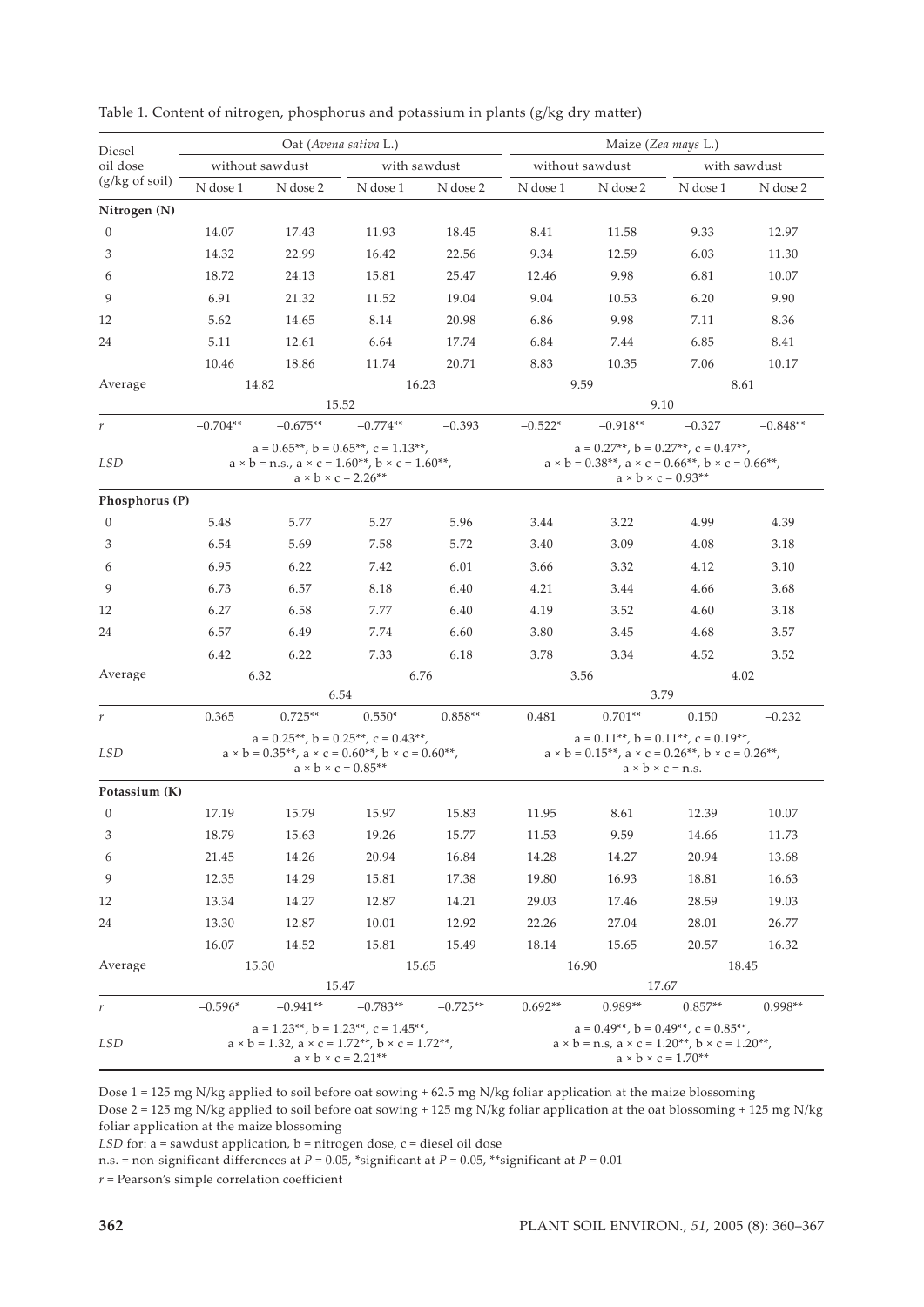| Diesel           | Oat (Avena sativa L.)                                                                                                                                                                                            |                                                                                                                |                                   |                                                                                                                                             | Maize (Zea mays L.)                                                                                                                                               |           |              |             |  |
|------------------|------------------------------------------------------------------------------------------------------------------------------------------------------------------------------------------------------------------|----------------------------------------------------------------------------------------------------------------|-----------------------------------|---------------------------------------------------------------------------------------------------------------------------------------------|-------------------------------------------------------------------------------------------------------------------------------------------------------------------|-----------|--------------|-------------|--|
| oil dose         |                                                                                                                                                                                                                  | without sawdust                                                                                                |                                   | with sawdust<br>without sawdust                                                                                                             |                                                                                                                                                                   |           | with sawdust |             |  |
| (g/kg of soil)   | N dose 1                                                                                                                                                                                                         | N dose 2                                                                                                       | N dose 1                          | N dose 2                                                                                                                                    | N dose 1                                                                                                                                                          | N dose 2  | N dose 1     | N dose 2    |  |
| Sodium (Na)      |                                                                                                                                                                                                                  |                                                                                                                |                                   |                                                                                                                                             |                                                                                                                                                                   |           |              |             |  |
| $\mathbf{0}$     | 2.61                                                                                                                                                                                                             | 2.62                                                                                                           | 2.80                              | 2.38                                                                                                                                        | 0.16                                                                                                                                                              | 0.42      | 0.48         | 0.49        |  |
| 3                | 2.95                                                                                                                                                                                                             | 1.06                                                                                                           | 1.36                              | 1.52                                                                                                                                        | 0.16                                                                                                                                                              | 0.37      | 0.55         | 0.31        |  |
| 6                | 0.45                                                                                                                                                                                                             | 0.72                                                                                                           | 0.42                              | 0.75                                                                                                                                        | 0.27                                                                                                                                                              | 0.32      | 0.27         | 0.44        |  |
| 9                | 0.68                                                                                                                                                                                                             | 0.72                                                                                                           | 0.42                              | 0.68                                                                                                                                        | 0.46                                                                                                                                                              | 0.47      | 0.50         | 0.65        |  |
| 12               | 0.58                                                                                                                                                                                                             | 0.92                                                                                                           | 0.65                              | 0.61                                                                                                                                        | 0.45                                                                                                                                                              | 0.55      | 0.28         | 0.60        |  |
| 24               | 0.48                                                                                                                                                                                                             | 0.61                                                                                                           | 0.84                              | 0.58                                                                                                                                        | 0.44                                                                                                                                                              | 0.58      | 0.40         | 0.64        |  |
|                  | 1.29                                                                                                                                                                                                             | 1.11                                                                                                           | 1.08                              | 1.09                                                                                                                                        | 0.32                                                                                                                                                              | 0.45      | 0.41         | 0.52        |  |
| Average          |                                                                                                                                                                                                                  | 1.20<br>1.08                                                                                                   |                                   |                                                                                                                                             | 0.39<br>0.47                                                                                                                                                      |           |              |             |  |
|                  |                                                                                                                                                                                                                  |                                                                                                                | 1.14                              |                                                                                                                                             |                                                                                                                                                                   |           | 0.43         |             |  |
| r                | $-0.682**$                                                                                                                                                                                                       | $-0.628$ **                                                                                                    | $-0.519*$                         | $-0.724$ **                                                                                                                                 | $0.773**$                                                                                                                                                         | $0.787**$ | $-0.824$ **  | $0.673**$   |  |
|                  | $a = 0.05**$ , $b = 0.05**$ , $c = 0.08**$ ,                                                                                                                                                                     |                                                                                                                |                                   |                                                                                                                                             | $a = 0.03**$ , $b = 0.03**$ , $c = 0.05**$ ,                                                                                                                      |           |              |             |  |
| <b>LSD</b>       | $a \times b = 0.07**$ , $a \times c = 0.11**$ , $b \times c = 0.11**$ ,<br>$a \times b = n.s., a \times c = 0.07**, b \times c = 0.07**.$<br>$a \times b \times c = 0.16^{**}$<br>$a \times b \times c = 0.09**$ |                                                                                                                |                                   |                                                                                                                                             |                                                                                                                                                                   |           |              |             |  |
| Magnesium (Mg)   |                                                                                                                                                                                                                  |                                                                                                                |                                   |                                                                                                                                             |                                                                                                                                                                   |           |              |             |  |
| $\mathbf{0}$     | 1.72                                                                                                                                                                                                             | 1.86                                                                                                           | 1.77                              | 2.03                                                                                                                                        | 3.50                                                                                                                                                              | 3.79      | 3.70         | 4.90        |  |
| 3                | 1.89                                                                                                                                                                                                             | 1.50                                                                                                           | 1.63                              | 1.57                                                                                                                                        | 3.58                                                                                                                                                              | 3.47      | 3.20         | 4.36        |  |
| 6                | 1.61                                                                                                                                                                                                             | 1.49                                                                                                           | 1.66                              | 1.52                                                                                                                                        | 2.87                                                                                                                                                              | 4.16      | 3.10         | 4.30        |  |
| 9                | 1.17                                                                                                                                                                                                             | 1.67                                                                                                           | 1.71                              | 1.57                                                                                                                                        | 2.82                                                                                                                                                              | 4.11      | 2.92         | 4.13        |  |
| 12               | 1.13                                                                                                                                                                                                             | 1.69                                                                                                           | 1.64                              | 1.81                                                                                                                                        | 3.22                                                                                                                                                              | 3.70      | 2.71         | 4.01        |  |
| 24               | 1.32                                                                                                                                                                                                             | 1.56                                                                                                           | 1.55                              | 1.79                                                                                                                                        | 3.33                                                                                                                                                              | 3.77      | 2.83         | 3.53        |  |
|                  | 1.47                                                                                                                                                                                                             | 1.63                                                                                                           | 1.66                              | 1.72                                                                                                                                        | 3.22                                                                                                                                                              | 3.83      | 3.08         | 4.21        |  |
| Average          |                                                                                                                                                                                                                  | 1.55                                                                                                           |                                   | 1.69                                                                                                                                        |                                                                                                                                                                   | 3.53      |              | 3.64        |  |
|                  |                                                                                                                                                                                                                  |                                                                                                                | 1.62                              |                                                                                                                                             |                                                                                                                                                                   |           | 3.58         |             |  |
| r                | $-0.639**$                                                                                                                                                                                                       | $-0.291$                                                                                                       | $-0.794**$                        | 0.004                                                                                                                                       | $-0.147$                                                                                                                                                          | 0.022     | $-0.749**$   | $-0.951$ ** |  |
| LSD              |                                                                                                                                                                                                                  | $a = 0.05**$ , $b = 0.05**$ , $c = 0.08**$ ,<br>$a \times b = n.s., a \times c = 0.11**, b \times c = 0.11**,$ | $a \times b \times c = 0.16^{**}$ |                                                                                                                                             | $a = 0.14**$ , $b = 0.14*$ , $c = 0.24**$ ,<br>$a \times b = 0.20^{**}$ , $a \times c = 0.34^{**}$ , $b \times c = 0.34^*$ ,<br>$a \times b \times c = 0.48^{**}$ |           |              |             |  |
| Calcium (Ca)     |                                                                                                                                                                                                                  |                                                                                                                |                                   |                                                                                                                                             |                                                                                                                                                                   |           |              |             |  |
| $\boldsymbol{0}$ | 3.16                                                                                                                                                                                                             | 4.58                                                                                                           | 2.63                              | 5.28                                                                                                                                        | 2.74                                                                                                                                                              | 3.54      | 3.16         | 4.47        |  |
| 3                | 2.62                                                                                                                                                                                                             | 4.31                                                                                                           | 2.62                              | 4.40                                                                                                                                        | 2.60                                                                                                                                                              | 3.23      | 2.44         | 3.21        |  |
| 6                | 3.14                                                                                                                                                                                                             | 3.45                                                                                                           | 2.81                              | 3.77                                                                                                                                        | 2.07                                                                                                                                                              | 3.23      | 2.59         | 3.52        |  |
| 9                | 2.43                                                                                                                                                                                                             | $3.47\,$                                                                                                       | 3.15                              | 3.44                                                                                                                                        | 2.36                                                                                                                                                              | 3.54      | 2.75         | 3.53        |  |
| 12               | 2.43                                                                                                                                                                                                             | 3.46                                                                                                           | 3.13                              | 3.82                                                                                                                                        | 3.70                                                                                                                                                              | 2.92      | 3.99         | 3.36        |  |
| 24               | 2.43                                                                                                                                                                                                             | 2.42                                                                                                           | 3.14                              | 4.18                                                                                                                                        | 5.23                                                                                                                                                              | 4.17      | 5.26         | 3.54        |  |
|                  | 2.60                                                                                                                                                                                                             | 3.62                                                                                                           | 2.91                              | 4.15                                                                                                                                        | 3.12                                                                                                                                                              | 3.44      | 3.37         | 3.61        |  |
| Average          |                                                                                                                                                                                                                  | 3.16                                                                                                           |                                   | 3.53                                                                                                                                        |                                                                                                                                                                   | 3.28      |              | 3.49        |  |
|                  |                                                                                                                                                                                                                  |                                                                                                                | 3.34                              |                                                                                                                                             |                                                                                                                                                                   | 3.38      |              |             |  |
| r                | $-0.666$ **                                                                                                                                                                                                      | $-0.949**$                                                                                                     | $0.724$ **                        | $-0.403$                                                                                                                                    | $0.865***$                                                                                                                                                        | $0.573*$  | $0.871$ **   | $-0.366$    |  |
| <b>LSD</b>       | $a = 0.17**$ , $b = 0.17**$ , $c = 0.29**$ ,<br>$a \times b = 0.24^*$ , $a \times c = 0.41^{**}$ , $b \times c = 0.41^{**}$ ,<br>$a \times b \times c = 0.58$ *                                                  |                                                                                                                |                                   | $a = 0.17**$ , $b = 0.17*$ , $c = 0.30**$ ,<br>$a \times b = n.s., a \times c = 0.42**, b \times c = 0.42*$<br>$a \times b \times c = n.s.$ |                                                                                                                                                                   |           |              |             |  |

| Table 2. Content of sodium, magnesium and calcium in plants lupine (g/kg dry matter) |  |  |  |  |  |
|--------------------------------------------------------------------------------------|--|--|--|--|--|
|--------------------------------------------------------------------------------------|--|--|--|--|--|

Dose 1 = 125 mg N/kg applied to soil before oat sowing + 62.5 mg N/kg foliar application at the maize blossoming Dose 2 = 125 mg N/kg applied to soil before oat sowing + 125 mg N/kg foliar application at the oat blossoming + 125 mg N/kg foliar application at the maize blossoming

*LSD* for: a = sawdust application, b = nitrogen dose, c = diesel oil dose

n.s. = non-significant differences at *P* = 0.05, \*significant at *P* = 0.05, \*\*significant at *P* = 0.01

*r* = Pearson's simple correlation coefficient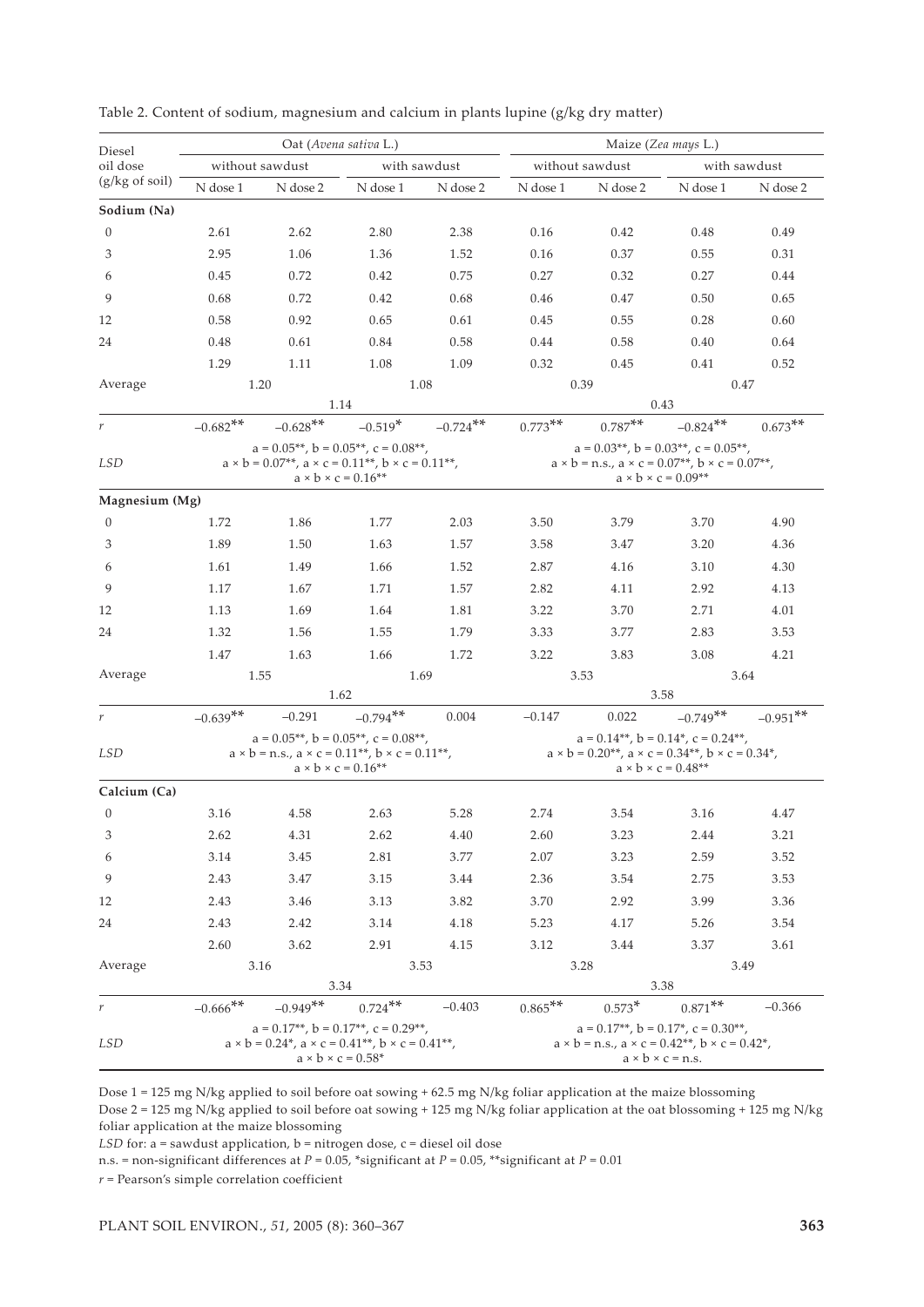

Figure 1. Correlations between the nitrogen content in oat (*Avena sativa* L.) and maize (*Zea mays* L.) and urease activity in soil

compared to the control variant (with no diesel oil). In the parallel series, diesel oil favoured the accumulation of the majority of macroelements in above-ground parts of maize. The sodium content increased almost three times and the potassium and calcium contents increased almost two times in the maize cultivated in the soil contaminated with 24 g of diesel oil per 1 kg of soil.



Figure 2. Correlations between the phosphorus content in oat (*Avena sativa* L.) and maize (*Zea mays* L.) and phosphatase activity in soil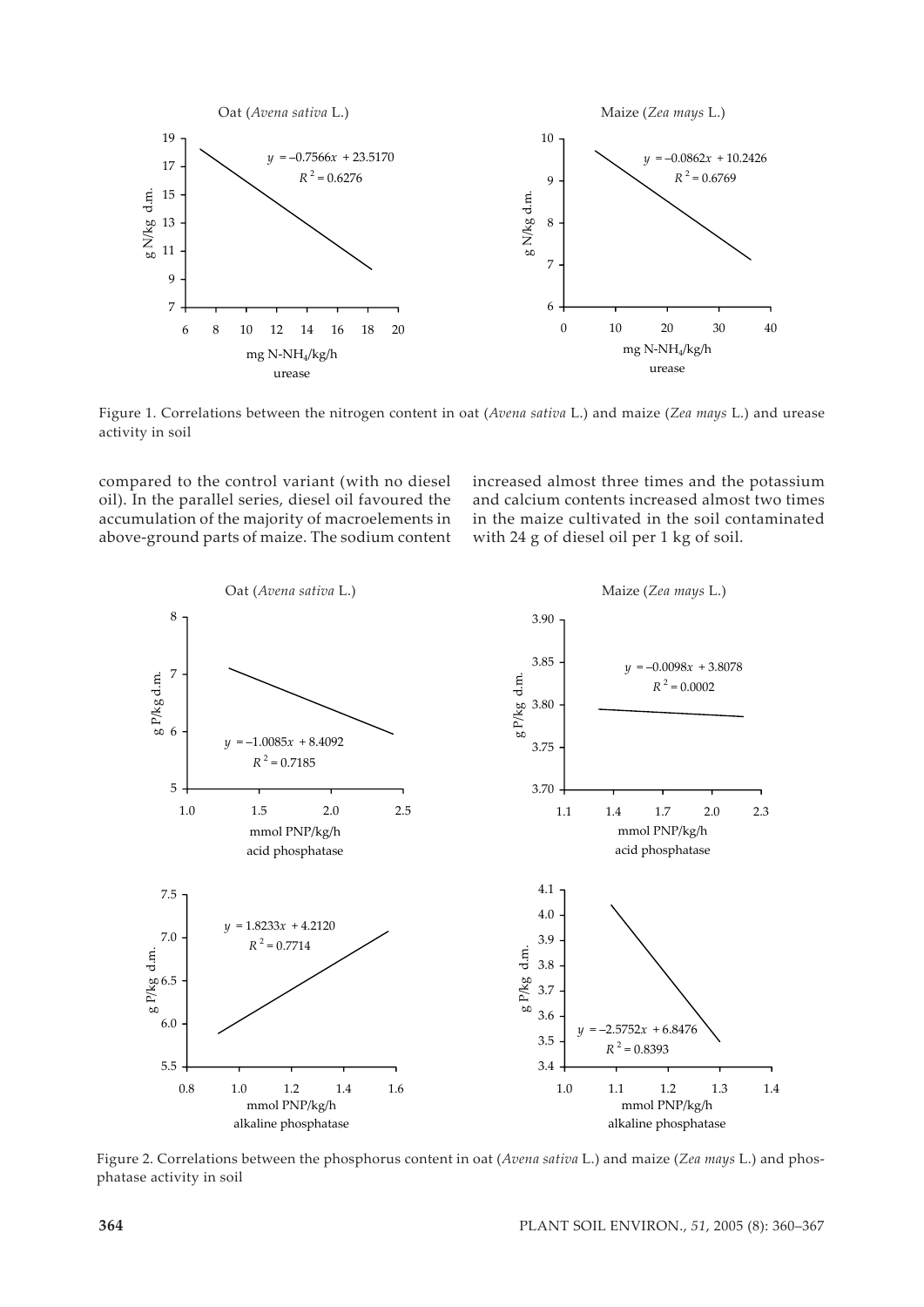The application of additional nitrogen doses to the soil resulted in an increase in its content and in the accumulation of calcium and magnesium in the above-ground parts of both crop species, as well as in the content of sodium in the maize (Tables 1 and 2). This effect was fairly strong, which is evident for the content of nitrogen. In the case of phosphorus and potassium, the correlation was reverse. The effect of nitrogen on the content of the majority of macroelements was stronger in maize than in oat.

The application of sawdust had a significantly weaker effect on the content of macroelements in the experimental plants. This is probably caused by its structure and slow decomposition in soil (Tables 1 and 2). The effect of sawdust was modified by the presence of diesel oil and increased dose of nitrogen in the soil. These changes fell into the range from several to below 20%.

The application of diesel oil not only affected the macroelements content in the soil but it also modified the soil biological properties determined by the activity of urease and acid and alkaline phosphatase. The activity of acid and alkaline phosphatase was significantly lower and the activity of urease was stronger in pots containing high doses of diesel oil. Our own experiments indicated a correlation between the activity of urease and acid and alkaline phosphatase in the soil and the macroelement content in the plants cultivated in the pots with diesel oil contaminated soil (Figures 1 and 2). However, only in the case of alkaline phosphatase and phosphorus content in oat was this correlation significant and positive. Reverse correlations were found between following: urease activity and nitrogen content in both crops, alkaline phosphatase activity and phosphorus content in maize, acid phosphatase activity and phosphorus content in the above-ground parts of oat.

Literature usually provides information on the toxic effect of petroleum-derived compounds, including diesel oil, on plants (Sparrow and Sparrow 1988, Iwanow et al. 1994, Amadi et al. 1996, Wyszkowska and Kucharski 2001, Wyszkowski et al. 2004) that was confirmed in the present study. This negative effect results from the effect of petroleumderived compounds on the soil. They fill the space in the soil and hamper or inhibit the movement of water and air, which causes lumping and worsens its physical, chemical and biological properties. In diesel oil contaminated soil the organic carbon to nitrogen ratio is undesirable due to the presence of hydrocarbons. This limits the reactions of mineral and organic nitrogen compounds in the soil, decreases the intensity of ammonification and nitrification (Iwanow et al. 1994, Amadi et al. 1996, Rimowsky et al. 1998). In organic carbon rich soil, bacteria and fungi develop intensively and absorb macroelements (mainly nitrogen), limiting therefore the availability of these elements to plants (Małachowska-Jutsz et al. 1997, Xu and Johnson 1997). Such a correlation was also found in this experiment. The limited content of nitrogen and other macroelements was reported in oat cultivated in pots where the soil was contaminated with high doses of diesel oil. However, in the above-ground parts of maize this correlation of the contents of the majority of macroelements was reverse. The addition of nitrogen to the soil should then have a positive effect on its availability to plants as it was also confirmed in this experiment. A wide variety of diesel oil effects depending on the plant species was also found by Dimitrov and Mitowa (1998). In the study involving 7 experimental plant species, only 3 species had elevated contents in comparison to the uncontaminated soil and, in the case of phosphorus and calcium, no significant changes in their content in plants cultivated in either uncontaminated or diesel oil-contaminated environment. This research indicates a correlation between the activity of urease and acid and alkaline phosphatase and the content of nitrogen and phosphorus in plants. However, these correlations were strongly modified by the presence of diesel oil, nitrogen and sawdust presence in the soil. In previous experiments, a correlation between the soil enzymatic activity and the content of these macroelements in spring barley was also found (Wyszkowski and Wyszkowska 2004).

# **REFERENCES**

- Alef K., Nannipieri P. (1998): Urease activity. In: Alef K., Nannipieri P. (eds.): Methods in applied soil microbiology and biochemistry. Academic Press, Harcourt Brace & Company Publishers, London: 316–320.
- Alef K., Nannipieri P., Trazar-Cepeda C. (1998): Phosphatase activity. In: Alef K., Nannipieri P. (eds.): Methods in applied soil microbiology and biochemistry. Academic Press, Harcourt Brace & Company Publishers, London: 335–344.
- Amadi A., Abbey S.D., Nma A. (1996): Chronic effects of oil spill on soil properties and microflora of rainforest ecosystem in Nigeria. Water, Air and Soil Pollution, *86*: 1–11.
- Bremner J.M. (1965): Total nitrogen. In: Black C.A. (ed.): Methods of soil analysis chemical and microbiological properties. American Society of Agronomy, Madison (Part 2): 1149–1178.
- Budny J.G., Paton G.I., Campbell C.D. (2002): Microbial communities in different soil types do not converge after diesel contamination. Journal of Applied Microbiology, *92*: 276–288.
- Caravaca F., Rodán A. (2003): Assessing changes in physical and biological properties in a soil contami-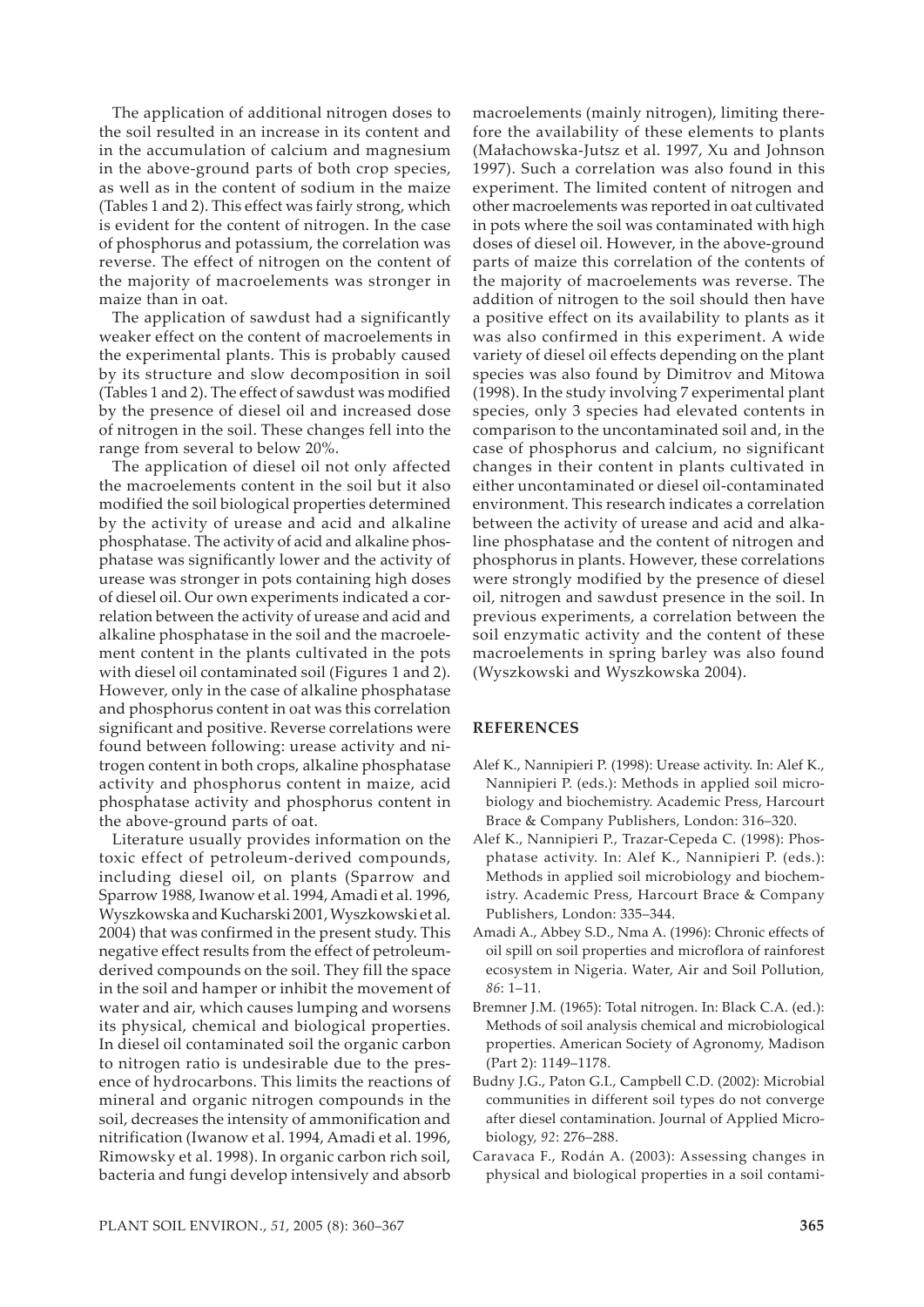nated by oil sludges under semiarid Mediterranean conditions. Geoderma, *117*: 53–61.

- Cavell A.J. (1955): The colorimetric determination of phosphorous in plant materials. Journal of the Science of Food and Agriculture, *6*: 479–481.
- Chi Yuan Fan, Krishnamurthy M. (1995): Enzymes for enhancing bioremediation of petroleum-contaminated soils: A Brief Review. Air and Waste Management Association, *45*: 453–460.
- Delille D., Pelletier E. (2002): Natural attenuation of diesel-oil contamination in a subantarctic soil (Crozed Island). Polar Biology, *25*: 682–687.
- Dimitrov D.N., Mitova I.G. (1998): Behaviour of chemical elements in plant species growing in Alluvial-Meadow soil (fluvisol) contaminated by oil products. Bulgarian Journal of Agricultural Science, *4*: 591–598.
- Galas E., Kwapisz E., Torbisz-Szymańska L., Krystynowicz A., Antczak T., Oryńska A. (1997): Charakterystyka wybranych szczepów bakterii degradujących węglowodory ropy naftowej. Biotechnologia, *36*: 145–157.
- Iwanow W.N., Dylgierow A.N., Stabnikowa E. (1994): Aktivnost niekatorych ekołogo-troficzieskich grup mikroorganizmow pri zagraznienii cziernoziema obyknowiennowo ugliewodorami niefci. Mikrobiologičnyj Žurnal, *6*: 59–63.
- Krahl J., Munack A., Schroder O., Bunger J., Bahadir M., Bahadir M. (2002): Environmental and health impacts due to biodiesel exhaust gas. Fresenius Environment Bulletin, *11*: 823–828.
- Lityński T., Jurkowska H., Gorlach E. (1976): Analiza chemiczno-rolnicza. PWN, Warszawa: 129–132.
- Małachowska-Jutsz A., Mrozowska J., Kozielska M., Miksch K. (1997): Aktywność enzymatyczna w glebie skażonej związkami ropopochodnymi w procesie jej detoksykacji. Biotechnologia, *36*: 79–91.
- PN-EN 590 (1999): Przetwory naftowe. Oleje Napędowe: 1–11.
- Racine Ch.H. (1993): Long-term recovery of vegetation on two experimental crude oil spills in interior Alaska black spruce taiga. Canadian Journal of Botany, *72*: 1171–1177.
- Rimowsky K., Bauer F., Bohacek Z., Linhartova M., Toul J. (1998): Effect of pig slurry on increase of biodegradation of petroleum products in soil. Rostlinná Výroba, *44*: 325–330.
- Sparrow S.D., Sparrow E.B. (1988): Microbial biomass and activity in a subarctic soil ten years after crude oil spills. Journal of Environment Quality, *17*: 304–309.
- StatSoft, Inc. (2003): STATISTICA (data analysis software system), version 6. www.statsoft.com.
- Sztompka E. (1999): Biodegradation of engine oil in soil. Acta Microbiologica Polonica, *489*: 185–196.
- Szyszko E. (1982): Instrumentalne metody analityczne. PZWL, Warszawa: 623.
- Word Reference Base for Soil Resources (1998): FAO, Rome. World Soil Resources Reports, *84*: 91.
- Wyszkowska J., Kucharski J. (2001): Correlation between number of microbes and degree of soil contamination with petrol. Polish Journal of Environment Studies, *10*: 175–181.
- Wyszkowska J., Kucharski J., Wałdowska E. (2002a): The influence of diesel oil contamination on soil enzymes activity. Rostlinná Výroba, *48*: 58–62.
- Wyszkowska J., Kucharski J., Wałdowska E. (2002b): The influence of diesel oil contamination on soil microorganisms and oat growth. Rostlinná Výroba, *48*: 51–57.
- Wyszkowski M., Wyszkowska J. (2004): Współzależność między zawartością makroelementów w jęczmieniu jarym a aktywnością enzymatyczną gleby zanieczyszczonej Chwastoxem Trio 540 SL i Granstarem 75 WG. Annales Universitatis Mariae Curie-Sklowdowska. Sectio E, *59*: 1639–1649.
- Wyszkowski M., Wyszkowska J., Ziółkowska A. (2004): Effect of soil contamination with diesel oil on yellow lupine yield and macroelements content. Plant, Soil and Environment, *50*: 218–226.
- Xu J.G., Johnson R.L. (1997): Nitrogen dynamics in soils with different hydrocarbon contents planted to barley and field pea. Canadian Journal of Soil Science, *77*: 458–463.

Received on December 15, 2004

## **ABSTRAKT**

## **Vliv enzymatické aktivity půdy kontaminované ropnými látkami na chemické charakteristiky ovsa (***Avena sativa* **L.) a kukuřice (***Zea mays* **L.)**

Cílem práce bylo stanovení vlivu kontaminace půdy ropnými látkami (3, 6, 9, 12 a 24 g/kg půdy) na sklizeň a obsah makroelementů v ovsu a kukuřici pěstovaných na půdách s přídavkem dusíku a pilin. Byla také sledována korelace mezi obsahem makroprvků v rostlinách a půdní enzymatickou aktivitou. Vysoké dávky ropných látek prokazatelně negativně ovlivnily obsah sledovaných makroelementů v ovsu kromě fosforu. Přítomnost ropných látek významně ovlivnila akumulaci většiny makroelementů v nadzemní části kukuřice. Aplikace dusíku do půdy působila na zvýšení obsahu dusíku a kumulaci vápníku a hořčíku v nadzemní části obou rostlin a dále na zvýšení obsahu sodíku v kukuřici. Aplikace pilin do půdy měla značně nižší vliv (méně než o 20 %) na obsah makroelementů v rostlinách. Byla stanovena korelace mezi aktivitou ureázy, kyselé a alkalické fosfatázy v půdě a obsahem makroelementů